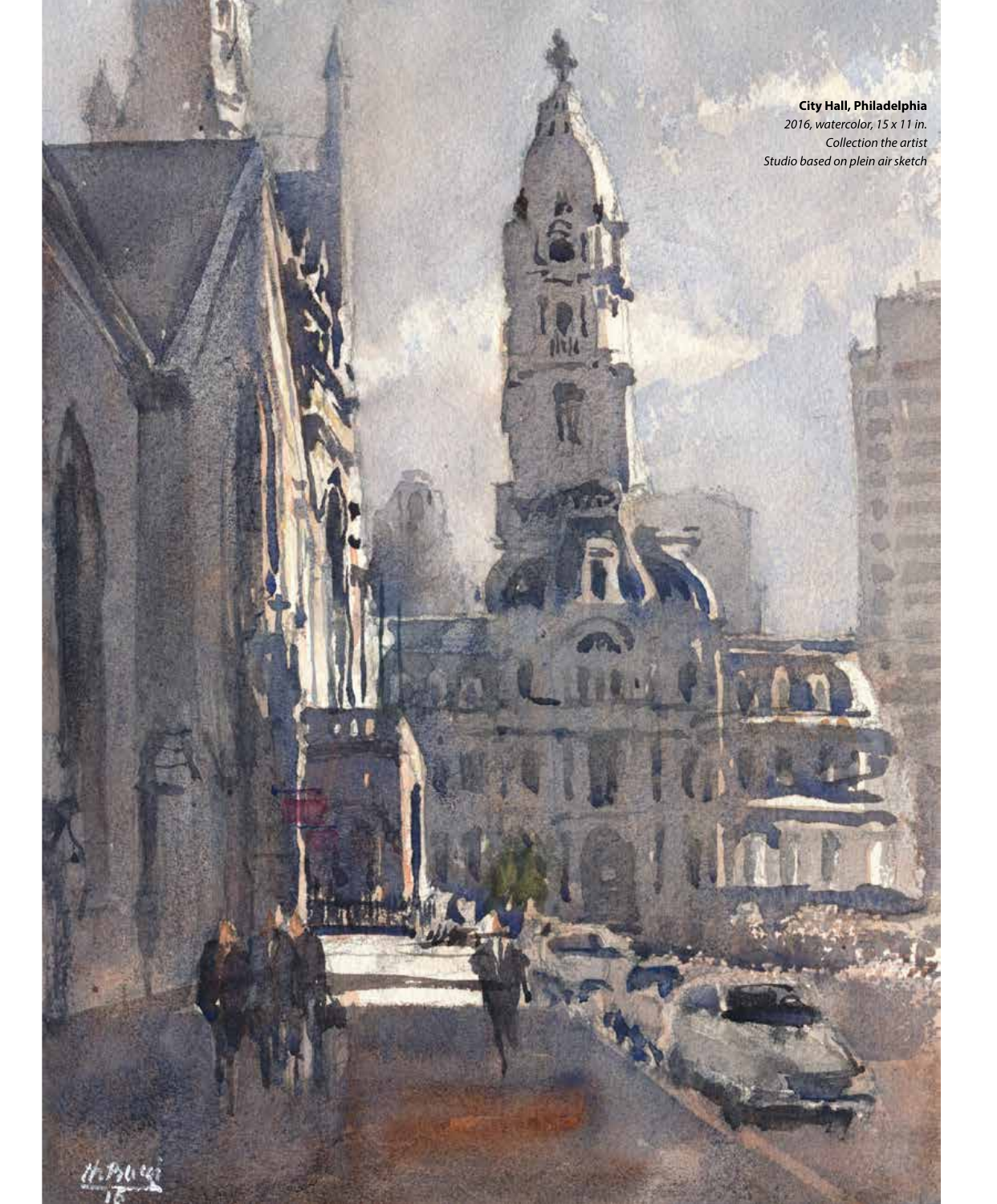# **THOMAS BUCCI**

# THE CITY AS MUSE

**Although buildings still figure prominently in his work, this former architect now fills his days with plein air watercolors.**

BY BOB BAHR -

Washington, D.C., painter Thomas<br>Bucci loves to walk around old cities,<br>especially European ones. He was<br>trained as an architect, but essentially<br>walked away from the field just as he scaled its heights, Bucci loves to walk around old cities, especially European ones. He was trained as an architect, but essentially moving on after his first project proved to be a highly acclaimed and innovative museum design. Still, his training was by no means in vain. He broke through by selling the watercolor illustrations of his buildings, then expanding this into painting any distinctive building that caught his artistic eye. His background makes visits to cities such as London richly rewarding.

"Everybody has a muse," Bucci says. "I see painters who have a love for rural landscapes, or for beautiful skies. I'm not anti-nature, but I'm not the guy taking a walk in the woods. I'd rather walk down 5th Avenue."

> **Cumberland Overlook in Grey** *2018, watercolor, 11 x 15 in. Collection the artist Plein air*





Bucci says he appreciates how a cityscape gives him powerful compositional tools, in particular the wires, poles, roads, and buildings that provide perspective lines that firmly situate the viewer in the scene. "In architecture, we refer to one kind of urban design as axis and episodes, which simply means a line with interesting elements at intervals along the line, or axis. The axis, which is often a street, is the connection between two things. When you come upon a notable building or other element, and you look down the axis, you see the next interesting thing. It's planned that way; it has an episodic feeling to it. Paris is all about avenues and axis, for example."

**THOMAS BUCCI** *says he treats what he sees in front of him as a suggestion that can be manipulated as needed.*  **thomasbucci.com**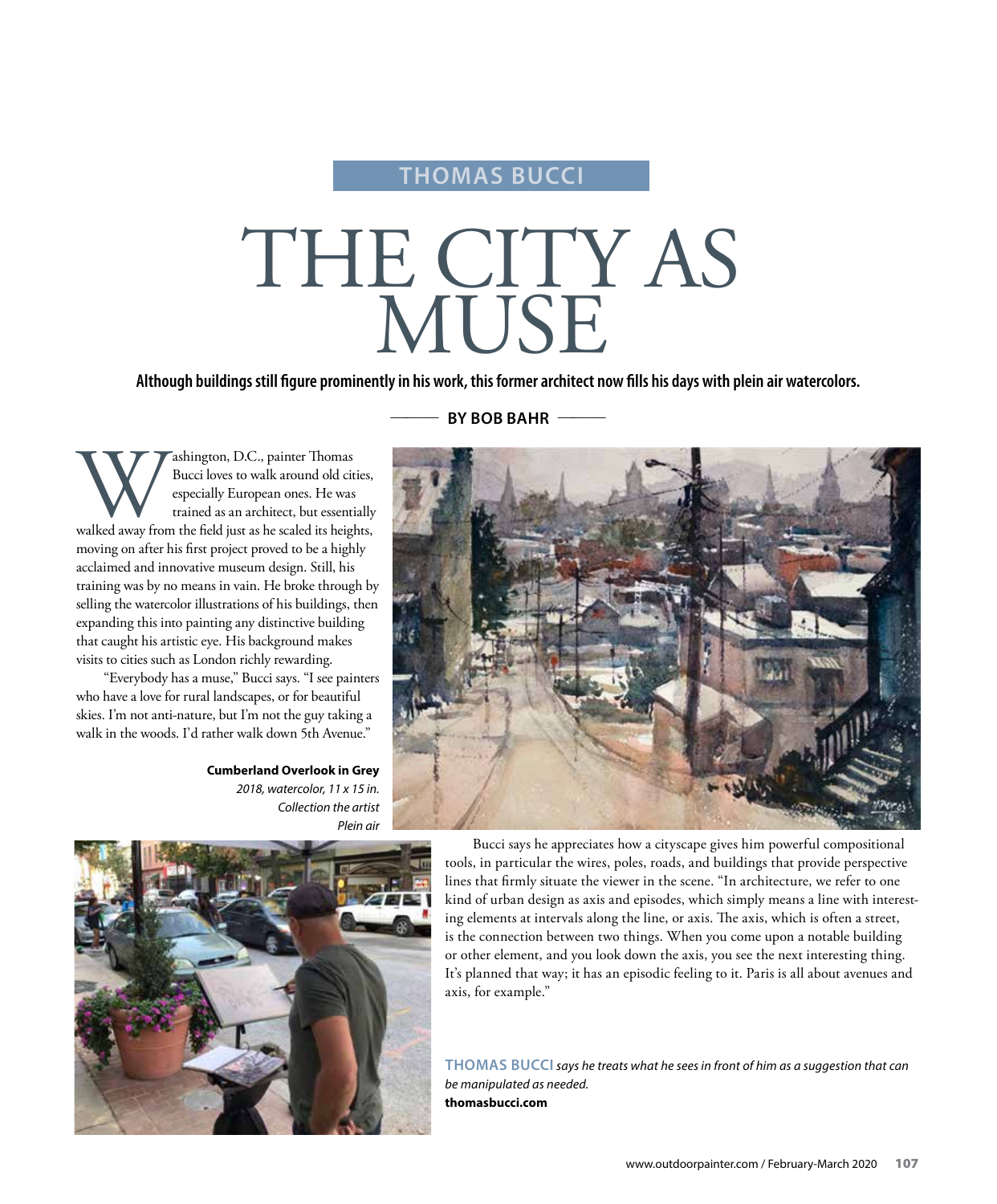### **A Walk Down Light Street**

*2019, watercolor, 11 x 15 in. Courtesy of Crystal Moll Gallery, Baltimore, Maryland Studio based on plein air sketch*

## **THE RIGHT FIT**

Before turning to architecture, Bucci first explored art school, but came away dissatisfied. His story is a familiar one. "I went to art school in the '70s," the artist recalls. "There was no traditional painting, but we were all fans of representational art, even though our teachers told us not to bother with it, that galleries, collectors, and museums didn't care about that kind of art. So I became a graphic artist. Pretty soon, however, I felt like I was spinning my wheels. I remember my boss saying, 'This ain't art. This is about getting it done.'

#### **Chinatown Rain**

*2019, watercolor, 11 x 15 in. Courtesy of Crystal Moll Gallery, Baltimore, Maryland Plein air and studio*



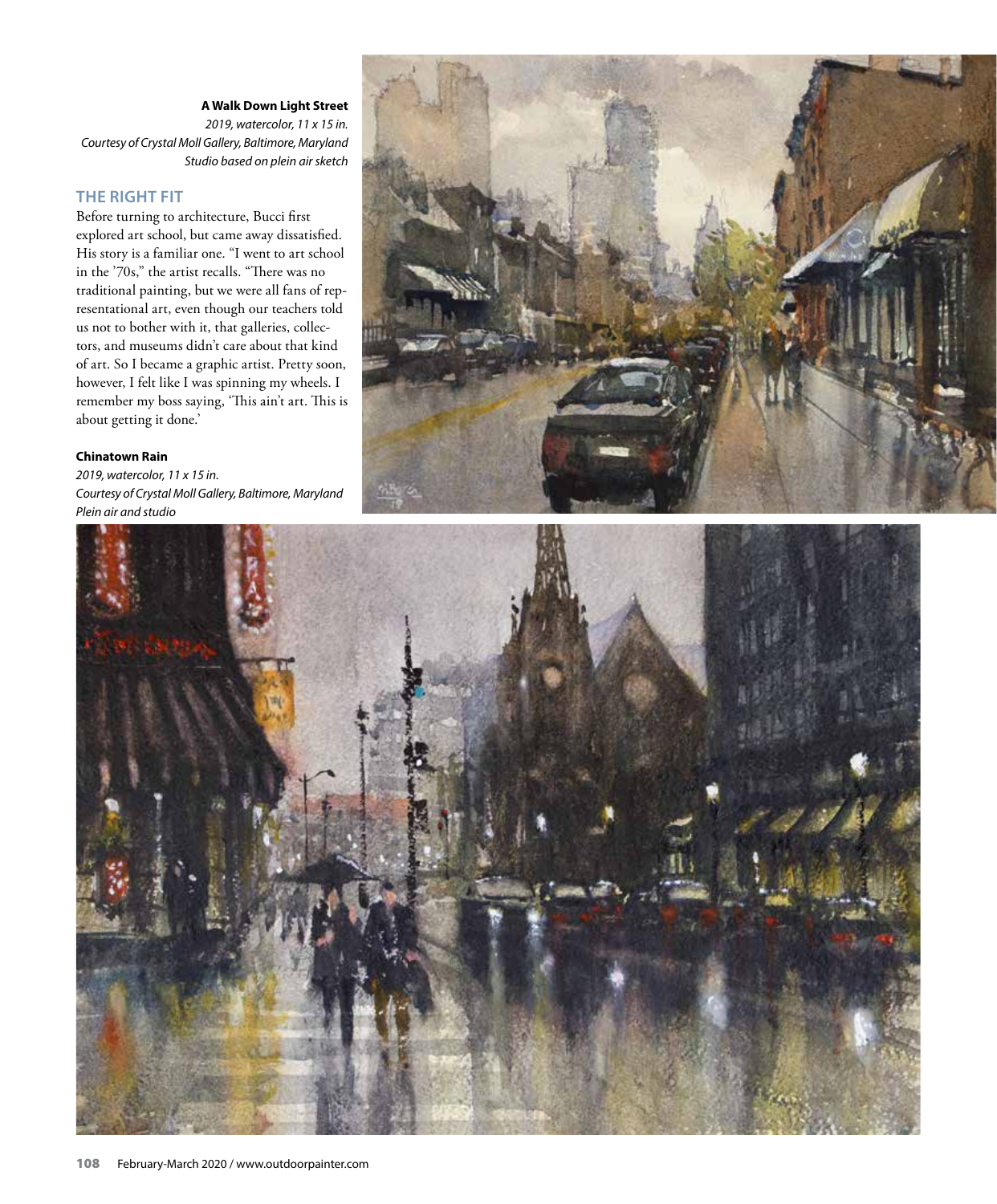

**Denver City Hall, Food Trucks** *2019, watercolor, 15 x 11 in. Collection the artist Plein air*

"It didn't take long for me to move on to architecture school. That was better. I woke up every morning looking forward to spending 15 hours a day at school. At age 33, I went on to form my own firm, and my partner and I won a big competition designing a museum. We had a show of our drawings when the museum opened, and I was amazed that we sold every one of them. I hadn't made much money working on that commission for three years, and here I made more money selling my sketches than I did on the project. People wanted to buy more than I had, so I started doing architectural drawings of buildings in our neighborhood … and they sold."

For every rule-breaking Frank Gehry building erected in Manhattan, there are at least 100,000 more ordinary structures built, all designed by working architects. Bucci says that in architecture schools, designs such as the Gehry plans were derogatorily referred to as "trendy." Bucci clearly loves older buildings with character. But this artist is not in love with safe choices and predictability. If he were, watercolor might not be his chosen medium.

"Accidents are the difference between watercolor and other media," Bucci says. "It's very difficult to fix mistakes in a watercolor without damaging the paper, so you have to figure out how to work with them. The weather can really affect a watercolor painting, as well. Here in D.C., where the humidity can hit 95 percent, a painting never dries. I have to take my painting into a store so it can dry in the air conditioning before I can get the next wash down. The first time I painted in Denver, I didn't realize how dry it was there. I put down a wash, and it started drying before the next brushstroke. I had to keep a spray bottle in my other hand while painting to keep wetting the surface.

"Beyond the weather, the watercolorist has to determine the right strength of color and the right dampness of the paper for the painting to work. Is the paint mixture too watery and weak, or do you take it straight out of the tube for more of a drybrush effect? It's all about timing. Touch your surface at the wrong time and you have just ruined the painting. That's where the caprice of watercolor comes out. My favorite is when watercolor rears its head and says,

**A Morning Dog Walk**

*2017, watercolor, 11 x 15 in. Private collection Plein air*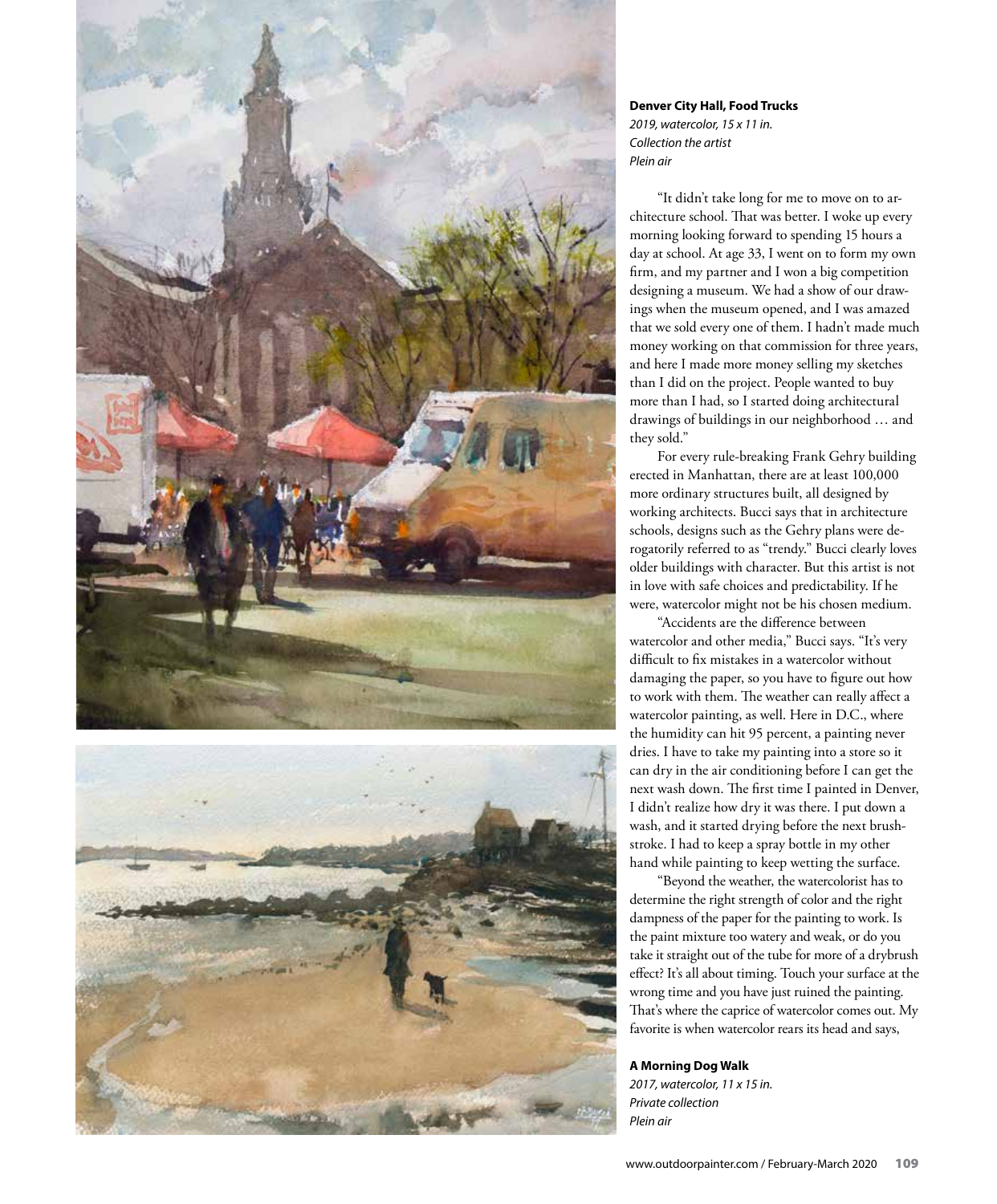'We are going to change our plans.' Yes, the good accidents are less common than the bad ones, but when the good accidents happen, it's great."

## **WHEN ENOUGH IS ENOUGH**

Despite the challenges of weather and a capricious medium, Bucci embraces plein air painting over studio work, facing down a wide selection of obstacles, including bugs, rain, people, uncomfortable temperatures, the odd animal, and various other interruptions and distractions. "I was doing all my painting in the studio and only occasionally working outside, but now when I paint in the studio I keep looking out the window," he says. "I want to be outside; there's just no comparison. In fact, I spent five or six hours on a studio painting the other day, and I like it but it doesn't look like one

#### **Labor of Love**

*2019, watercolor, 11 x 15 in. Collection the artist Plein air*



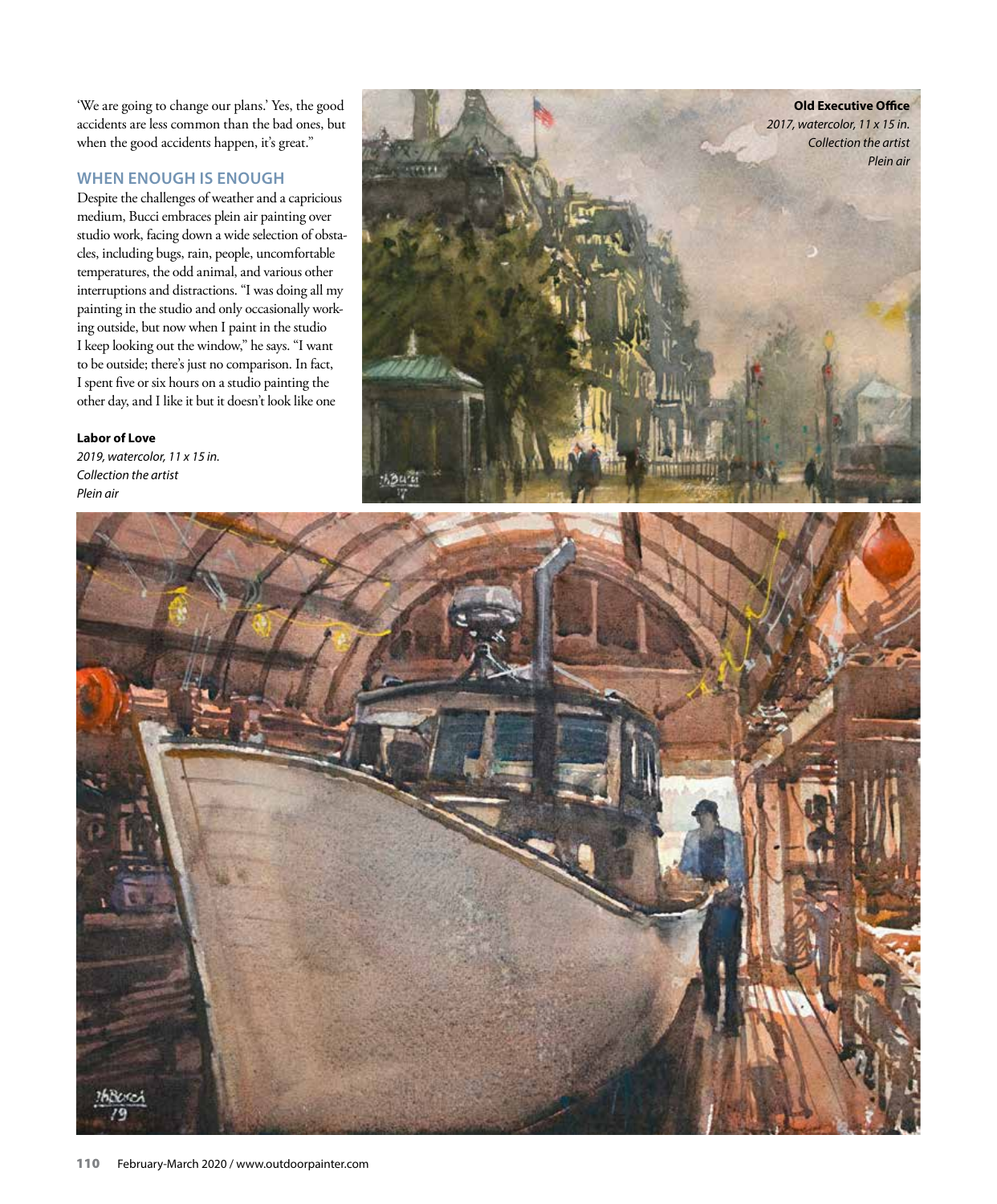

of my paintings. I never could have done it en plein air, given all of its purposeful and detailed areas."

Indeed, plein air painting is fairly hostile to the process of capturing details. There just isn't time before the light changes or the painter needs to go home. Architecture, of course, has plenty of details, but this doesn't create a conflict for Bucci. Because he is so well-schooled in the structure and minutiae of buildings, he can very effectively put in just a few key details and have the painting read as accurate. He knows what details are needed for the subject to speak as a particular building. In fact, he prefers weather conditions that obscure details, so few are even visible in the actual scene.

"Silhouettes of buildings are simple and they draw me in," says the artist. "It's stimulating to see. When I visit Maine, I love to get up first thing in the morning and catch the fog before it disappears by 9 a.m. Atmosphere creates a sense of depth in a painting, a touch of 3D. Linear perspective, atmospheric perspective, and what I call chromatic perspective all do this. By chromatic perspective I mean that colors become less saturated and cooler as they recede in the picture

plane. When something is backlit, when the sun is behind an object, it creates depth, too."

Stark sunlight works for Bucci as well. He tells the story of painting belted Galloway cows, and instead of putting them in a field as the primary subject, he "zoomed in on the landscape and got the cows with their shadows. I built a cityscape out of cows," he says with a chuckle. When there are no canyons, and no concrete canyons of a city, Bucci will find raking light crossing through some other vertical shapes, just like a street at dawn or late afternoon, broken by the towering shade made by structures.

#### **A DEEP UNDERSTANDING**

Bucci favors a limited palette of colors. "I don't like too much polychromatism," he says. "I prefer to pursue an understated beauty. You can take just one color and do amazing things with it. I like to mix muted versions of primary colors. Often I will mix yellow ochre, quinacridone burnt orange, and ultramarine blue to get a range of grays — warm and cool. There is something harmonious, beautiful, and quiet about painting with only a few colors."

Most cities are a mishmash of architectural styles. Under Bucci's brush, they become concordant. It helps that this world has so many options for a watercolorist with his interests. There's undoubtedly more than a billion buildings in the world today, and many opportunities to make elements work together. The painter does have some standards, though.

"I feel at home around good design," Bucci says. "I don't feel that way in just any built environment, only the ones with interesting design. Old cities are a like a magnet to me. I could stroll all day long among those buildings. I see the stones that someone put together purposefully. They were thought about, each one. Architecture made me understand buildings in a technical way, not just a visual way. I'm that kid who always asked, 'Why?' so it is more interesting to me if I understand why, to have an intimate knowledge of the subject matter."

**BOB BAHR** *has been writing and editing articles about art instruction for more than 12 years. He lives with his wife and two sons at the northern tip of Manhattan.*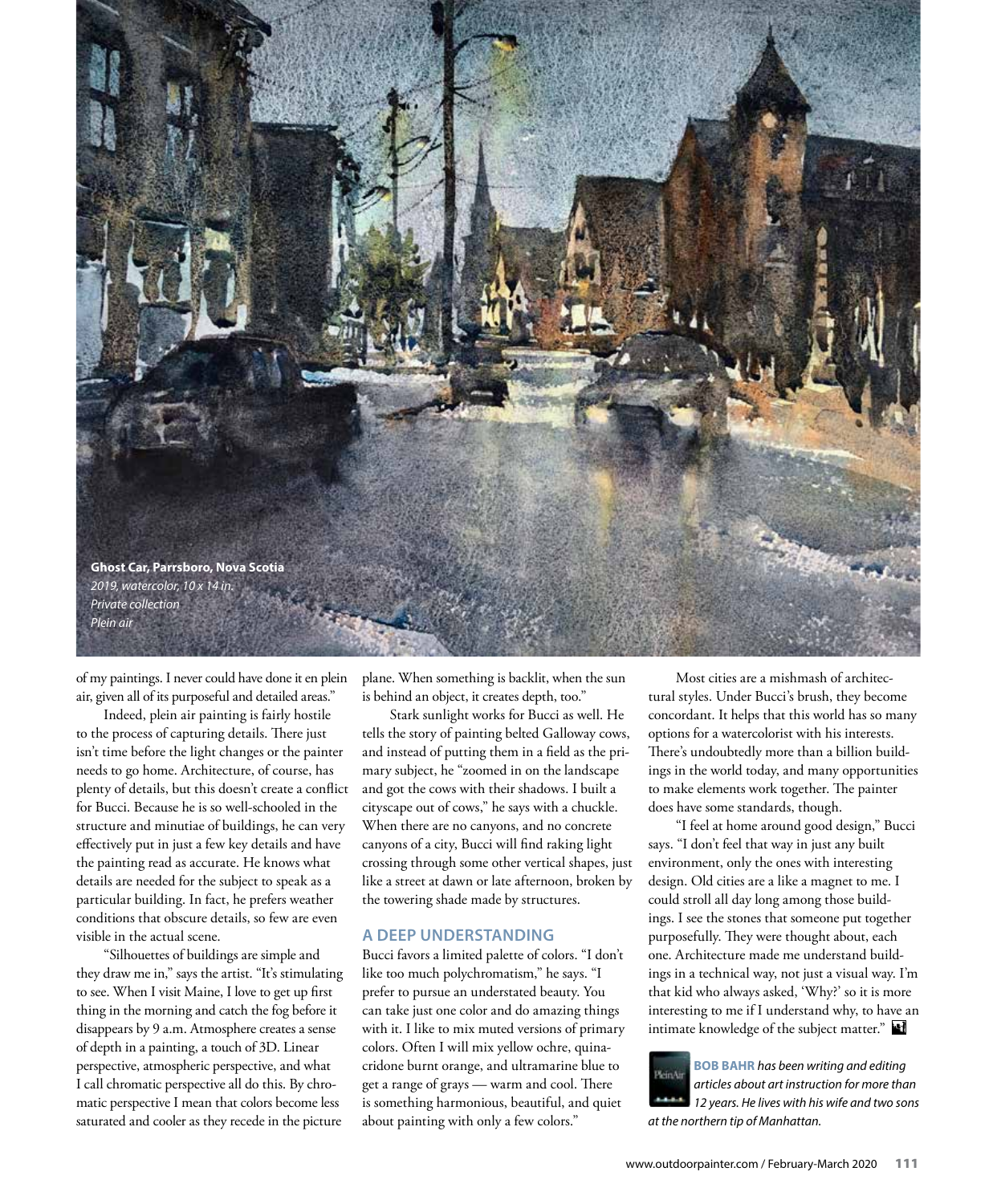# Expanded Digital Edition Content

PleinAi



**(TOP LEFT) Basilica in the Alley***, 2018, watercolor, 15 x 11 in. , private collection, studio based on plein air sketch* •**(TOP RIGHT) Full Moon, Streetlight, Last Night in Italy***, 2019, watercolor, 15 x 11 in., collection the artist, studio based on plein air sketch* • **(RIGHT) Hooper Straight Lighthouse***, 2019, watercolor, 11 x 15 in., courtesy of Crystal Moll Gallery, Baltimore, Maryland, plein air*